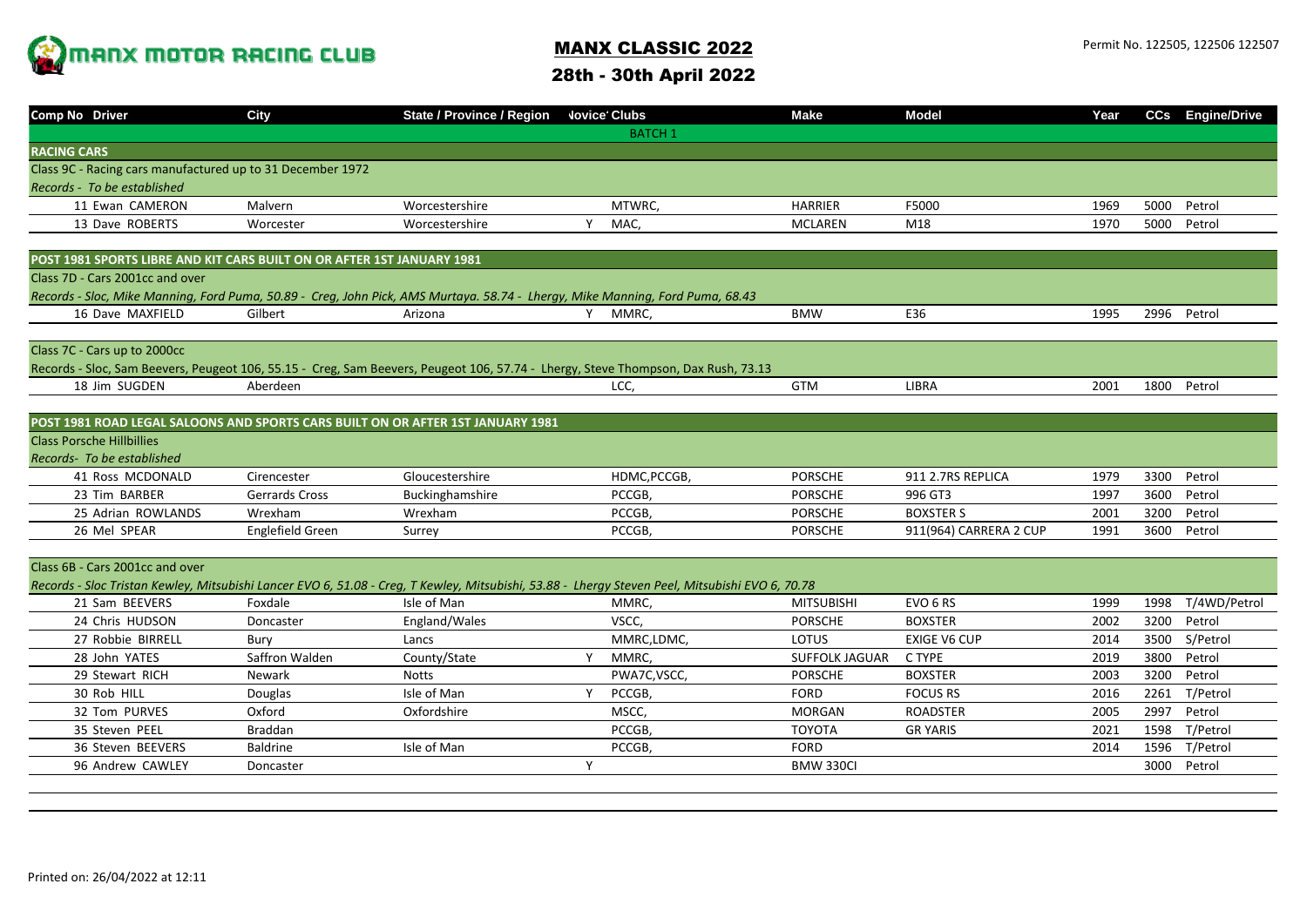

## MANX CLASSIC 2022

28th - 30th April 2022

| <b>Comp No Driver</b>                                                                                                                 |      | <b>City</b>                | State / Province / Region    Vovice Clubs                                                                                     |          |                                                                                                                                               | <b>Make</b>           | <b>Model</b>           | Year |      | <b>CCs</b> Engine/Drive |  |  |
|---------------------------------------------------------------------------------------------------------------------------------------|------|----------------------------|-------------------------------------------------------------------------------------------------------------------------------|----------|-----------------------------------------------------------------------------------------------------------------------------------------------|-----------------------|------------------------|------|------|-------------------------|--|--|
| Class 6A - Cars up to 2000cc                                                                                                          |      |                            |                                                                                                                               |          |                                                                                                                                               |                       |                        |      |      |                         |  |  |
| Records - Sloc, Sam Beevers, Peugeot 106, 55.11 - Creg Ryan Henderson, Honda Civic, 59.13 - Lhergy, Sam Beevers, Peugeot S1600, 77.01 |      |                            |                                                                                                                               |          |                                                                                                                                               |                       |                        |      |      |                         |  |  |
| 31 Alan HISSCOTT                                                                                                                      |      | Onchan                     |                                                                                                                               | Y        | MMRC,                                                                                                                                         | <b>BRITISH LEYAND</b> | <b>MINI</b>            | 2019 | 1275 | Petrol                  |  |  |
| 34 Paul SKINNER                                                                                                                       |      | Isle of Man                |                                                                                                                               |          | MMRC,                                                                                                                                         | <b>NISSAN</b>         | <b>MICRA</b>           | 1999 | 1348 | Petrol                  |  |  |
| 37 Kim ADAMS                                                                                                                          |      | Saffron Walden             |                                                                                                                               |          | MMRC,                                                                                                                                         | LOTUS                 | <b>ELISE</b>           | 1999 | 1800 | Petrol                  |  |  |
| 38 Dave CORLETT                                                                                                                       |      | Sulby                      | Isle of Man                                                                                                                   |          | MMRC,                                                                                                                                         | OPEL                  | <b>MANTA 400</b>       | 1988 | 1997 | Petrol                  |  |  |
|                                                                                                                                       |      |                            |                                                                                                                               |          |                                                                                                                                               |                       |                        |      |      |                         |  |  |
| PRE-1981 CLASSIC ROAD SALOONS AND SPORTS CARS BUILT UP TO 31ST DECEMBER 1980                                                          |      |                            |                                                                                                                               |          |                                                                                                                                               |                       |                        |      |      |                         |  |  |
| Class 3D - Classic Cars 3001cc and over                                                                                               |      |                            |                                                                                                                               |          |                                                                                                                                               |                       |                        |      |      |                         |  |  |
|                                                                                                                                       |      |                            | Records - Ronnie Fielden, Morgan +8, 58.82 - Creq, Ronnie Fielden, Morgan +8, 61.06 - Lhergy, Dave Rushton, Morgan +8, 77.34  |          |                                                                                                                                               |                       |                        |      |      |                         |  |  |
| 42 Jim GIDDINGS                                                                                                                       |      | Kemsing                    | Kent                                                                                                                          |          | JOC,                                                                                                                                          | <b>TRIUMPH</b>        | TR8                    | 1979 | 4800 | Petrol                  |  |  |
| 44 Keith REDHEAD                                                                                                                      |      | Port Erin                  | Isle of Man                                                                                                                   |          | MMRC,                                                                                                                                         | <b>TRIUMPH</b>        | <b>TR7 V8</b>          | 1980 | 3500 | Petrol                  |  |  |
| 45 Charles MORGAN                                                                                                                     |      | Malvern                    | Worcestershire                                                                                                                |          | MSCC, MTWRC,                                                                                                                                  | <b>MORGAN</b>         | PLUS <sub>8</sub>      | 1968 | 4500 | Petrol                  |  |  |
| 46 John GADBURY                                                                                                                       |      | Nottingham                 | Nottinghamshire                                                                                                               |          | MMRC,                                                                                                                                         | JENSEN                | <b>INTERCEPTOR</b>     | 1970 | 7212 | Petrol                  |  |  |
| 47 Paul TEBBETT                                                                                                                       |      | nr worcester               |                                                                                                                               |          | BOC, MAC, VSCC,                                                                                                                               | <b>ROVER</b>          | SD <sub>1</sub>        | 1977 | 3500 | Petrol                  |  |  |
|                                                                                                                                       |      |                            |                                                                                                                               |          |                                                                                                                                               |                       |                        |      |      |                         |  |  |
| Class 3C - Classic Cars 2001cc - 3000cc                                                                                               |      |                            |                                                                                                                               |          |                                                                                                                                               |                       |                        |      |      |                         |  |  |
|                                                                                                                                       |      |                            | Records - Sloc, Tim Fenna, MGC, 58.32 - Creq, Martyn Ellis, Sunbeam Lotus, 60.37 - Lherqy, Martyn Ellis, Sunbeam Lotus, 78.52 |          |                                                                                                                                               |                       |                        |      |      |                         |  |  |
| 50 Martyn ELLIS                                                                                                                       |      | Sevenoaks                  | Kent                                                                                                                          |          | MMRC,                                                                                                                                         | <b>TALBOT</b>         | <b>SUNBEAM LOTUS</b>   | 1980 | 2499 | Petrol                  |  |  |
| 52 Roger MCEWEN                                                                                                                       |      | Chippenham                 | Wilts                                                                                                                         |          | MMRC,                                                                                                                                         | <b>TRIUMPH</b>        | TR6 PI                 | 1973 | 2598 | Petrol                  |  |  |
| 53 Nick SMITH                                                                                                                         |      | Salisbury                  | Wiltshire                                                                                                                     |          | CMSCC,                                                                                                                                        | <b>TRIUMPH</b>        | TR <sub>6</sub>        | 1970 | 2600 | Petrol                  |  |  |
| 54 Tim GEORGE                                                                                                                         |      | Isle of Man, British Isles |                                                                                                                               |          | MMRC, MGCC,                                                                                                                                   | MG                    | MGC                    | 1968 | 3000 | Petrol                  |  |  |
|                                                                                                                                       |      |                            |                                                                                                                               |          |                                                                                                                                               |                       |                        |      |      |                         |  |  |
| PRE-1981 CLASSIC ROAD SALOONS AND SPORTS CARS BUILT UP TO 31ST DECEMBER 1980                                                          |      |                            |                                                                                                                               |          |                                                                                                                                               |                       |                        |      |      |                         |  |  |
| Class 3B - Classic Cars 1501cc - 2000cc                                                                                               |      |                            |                                                                                                                               |          |                                                                                                                                               |                       |                        |      |      |                         |  |  |
|                                                                                                                                       |      |                            |                                                                                                                               |          | Records - Sloc, Connor Corkill, Ford Escort RS, 52.89 - Creq, Tom Burgess, Ford Escort, 56.99 - Lhergy, Connor Corkill, Ford Escort RS, 74.32 |                       |                        |      |      |                         |  |  |
| 51 Thomas ROBINSON                                                                                                                    |      | Darlington                 | <b>County Durham</b>                                                                                                          |          | BOC, PCCGB,                                                                                                                                   | <b>PORSCHE</b>        | 911 CARRERA            | 1976 | 2993 | Petrol                  |  |  |
| 57 Tony BROWNE                                                                                                                        |      | Farnham                    | Surrey                                                                                                                        |          | MMRC,                                                                                                                                         | <b>TRIUMPH</b>        | <b>DOLOMITE SPRINT</b> | 1975 | 1998 | Petrol                  |  |  |
| 58 Simon DURLING                                                                                                                      |      | Worcester                  |                                                                                                                               |          | MAC,                                                                                                                                          | <b>RENAULT</b>        | ALPINE A110            | 1971 | 1796 | Petrol                  |  |  |
| 59 Keith DOBINSON                                                                                                                     |      | Darlington                 | Co Durham                                                                                                                     |          | CMSCC, VSCC,                                                                                                                                  | <b>FORD</b>           | ESCORT MK1 RS 2000     | 1975 | 1993 | Petrol                  |  |  |
| 60 Jeffrey KING                                                                                                                       |      | Santon                     | Isle of Man                                                                                                                   |          | LDMC.                                                                                                                                         | <b>FORD</b>           | <b>ESCORT MK1</b>      | 1974 | 1994 | Petrol                  |  |  |
| 61 Donald SKELTON                                                                                                                     |      | Bawtry                     | South Yorkshire                                                                                                               | <b>V</b> | PWA7C, VSCC,                                                                                                                                  | <b>FORD</b>           | <b>ESCORT MEXICO</b>   | 1976 | 2000 | Petrol                  |  |  |
| 62 Jago KEEN                                                                                                                          |      | Hampshire                  |                                                                                                                               | Y        | MMRC,FOC,MGCC,                                                                                                                                | LANCIA                | FULVIA 1600HF          | 1968 | 1584 | Petrol                  |  |  |
| <b>DOUBLE-RUNNERS</b>                                                                                                                 |      |                            |                                                                                                                               |          |                                                                                                                                               |                       |                        |      |      |                         |  |  |
| 22 Andrew MEEK                                                                                                                        | (6B) | Swansea                    | Swansea                                                                                                                       |          | HDMC,                                                                                                                                         | SUBARU                | <b>IMPREZA WRX</b>     | 2004 | 2495 | T/Petrol                |  |  |
| 17 Mark LAWRENCE                                                                                                                      | (7D) | Manchester                 | <b>Greater Manchester</b>                                                                                                     |          | HDMC, LCC, MAC,                                                                                                                               | AMS                   | <b>MURTAYA</b>         | 2011 | 1993 | T/4WD/Petrol            |  |  |
| 64 Mark BARTON                                                                                                                        | (3A) | Douglas                    | Isle of Man                                                                                                                   | Y        | MMRC,                                                                                                                                         | <b>AUSTIN MINI</b>    | <b>COOPER S</b>        | 1967 | 1275 | Petrol                  |  |  |
| 94 Steve WHITE                                                                                                                        | (1C) | <b>Stoney Stanton</b>      | Leicestershire                                                                                                                |          | VSCC,                                                                                                                                         | <b>RILEY</b>          | 12/4 SPECIAL           | 1937 | 1496 | Petrol                  |  |  |
| 95 Michael NEW                                                                                                                        | (1C) | Leicester                  |                                                                                                                               |          | FRAZER NASH CAR CLUB, VSCC FRAZER NASH                                                                                                        |                       | <b>TT REPLICA</b>      | 1937 | 1496 | Petrol                  |  |  |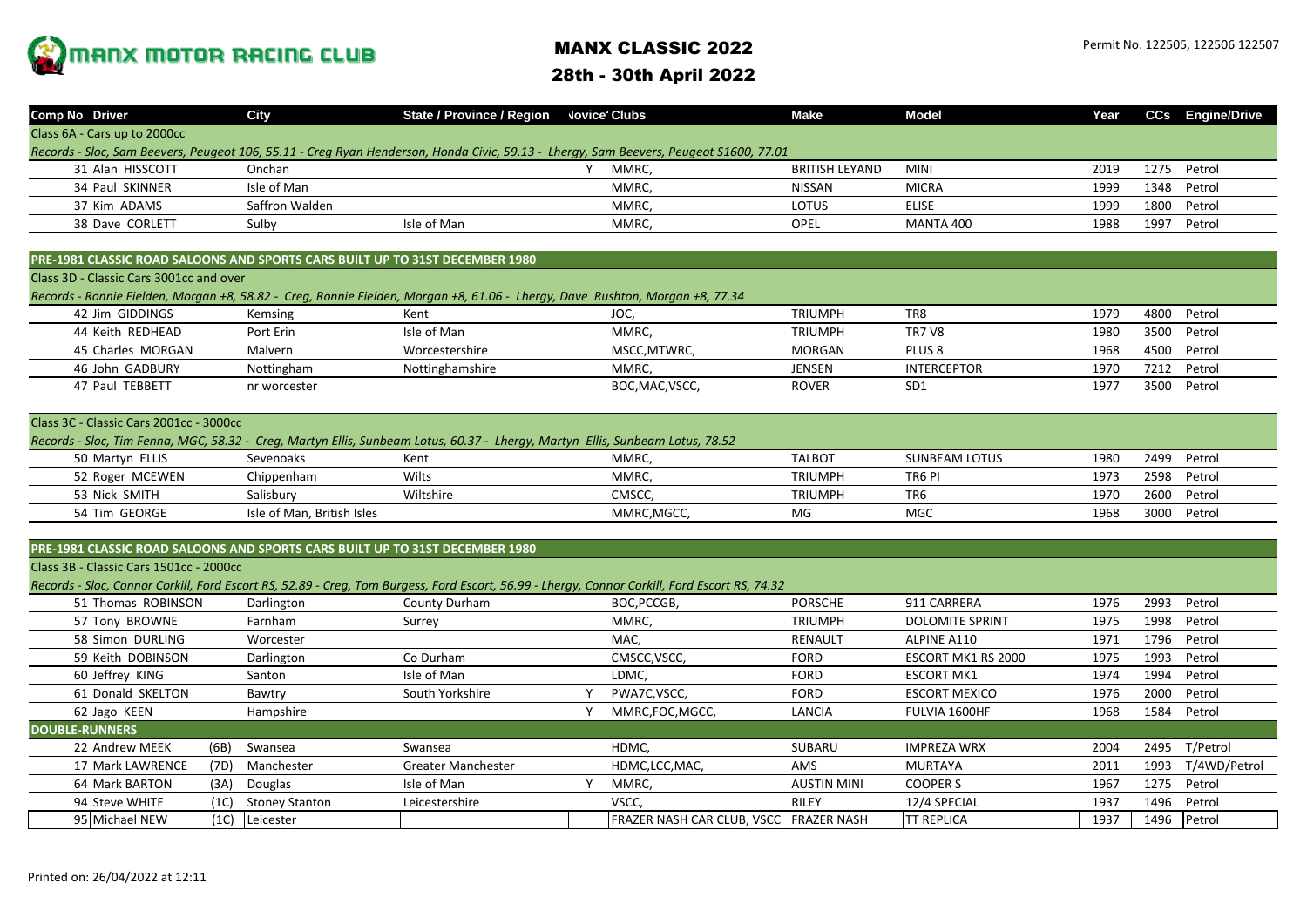

## MANX CLASSIC 2022

28th - 30th April 2022

| Comp No Driver                                                                                                                                                                      | City              | <b>State / Province / Region</b> |   | <b>Jovice Clubs</b>  | <b>Make</b>          | <b>Model</b>           | Year |      | <b>CCs</b> Engine/Drive |  |  |  |  |
|-------------------------------------------------------------------------------------------------------------------------------------------------------------------------------------|-------------------|----------------------------------|---|----------------------|----------------------|------------------------|------|------|-------------------------|--|--|--|--|
|                                                                                                                                                                                     |                   |                                  |   |                      |                      |                        |      |      |                         |  |  |  |  |
|                                                                                                                                                                                     |                   |                                  |   | <b>BATCH 2</b>       |                      |                        |      |      |                         |  |  |  |  |
| PRE-1981 CLASSIC ROAD SALOONS AND SPORTS CARS BUILT UP TO 31ST DECEMBER 1980                                                                                                        |                   |                                  |   |                      |                      |                        |      |      |                         |  |  |  |  |
| Class 3A - Classic Cars up to 1500cc<br>Records - Sloc, Tony Mitchell, Mini Cooper S. 61.19 - Creq, Tony Mitchell, Mini Cooper S. 65.05 - Lhergy, Tony Mitchell, Mini Cooper, 84.85 |                   |                                  |   |                      |                      |                        |      |      |                         |  |  |  |  |
| 65 Tony MITCHELL                                                                                                                                                                    | Port Erin         | Isle of Man                      |   | MMRC,                | <b>MORRIS</b>        | MINI COOPER S          | 1970 | 1299 | Petrol                  |  |  |  |  |
| 66 Mark WHITELEY                                                                                                                                                                    | Port St Mary      | Isle of Man                      |   | MMRC.                | <b>AUSTIN MORRIS</b> | <b>MINI CLUBMAN GT</b> | 1979 | 1380 | Petrol                  |  |  |  |  |
| 67 Richard DERRICK                                                                                                                                                                  | Gainford          |                                  |   | BOC,LDMC,PCCGB,VSCC, | <b>MORRIS</b>        | 1275GT                 | 1971 | 1380 | Petrol                  |  |  |  |  |
| 68 Graham LEECE                                                                                                                                                                     | Foxdale           | Isle of Man                      | Y | MMRC,                | <b>MORRIS</b>        | <b>MINI</b>            | 1970 | 1380 | Petrol                  |  |  |  |  |
| 69 Nigel WALTON                                                                                                                                                                     | <b>Bicester</b>   | Oxon                             |   | CMSCC,               | <b>TRIUMPH</b>       | SPITFIRE               | 1977 | 1500 | Petrol                  |  |  |  |  |
|                                                                                                                                                                                     |                   |                                  |   |                      |                      |                        |      |      |                         |  |  |  |  |
| PRE-1968 CLASSIC ROAD SALOONS AND SPORTS CARS BUILT UP TO 31ST DECEMBER 1967                                                                                                        |                   |                                  |   |                      |                      |                        |      |      |                         |  |  |  |  |
| Class 2D - Classic Cars 3001cc and over                                                                                                                                             |                   |                                  |   |                      |                      |                        |      |      |                         |  |  |  |  |
| Records - Sloc, Steve Thompson. Ford Mustang, 55.68 - Creg, Tim Boles, Chevrolet Camaro, 57.25, Lhergy, S Thompson, Ford Mustang 75.49                                              |                   |                                  |   |                      |                      |                        |      |      |                         |  |  |  |  |
| 72 Andrew HOWE-DAVIES                                                                                                                                                               | London            | London                           |   | VSCC,                | ALLARD               | TYPE L                 | 1946 |      | 3925 Petrol             |  |  |  |  |
|                                                                                                                                                                                     |                   |                                  |   |                      |                      |                        |      |      |                         |  |  |  |  |
| Class 2C - Classic Cars 2001cc - 3000cc                                                                                                                                             |                   |                                  |   |                      |                      |                        |      |      |                         |  |  |  |  |
| Records - Sloc, Bob Barnard Triumph TR4 60.54 - Creg, Bob Barnard, Triumph TR4, 68.05 - Lhergy, Bob Barnard, Triumph TR4, 87.14                                                     |                   |                                  |   |                      |                      |                        |      |      |                         |  |  |  |  |
| 75 Tim PARKER                                                                                                                                                                       | Cadsden           | <b>Bucks</b>                     | Υ | VSCC,                | <b>ASTON MARTIN</b>  | <b>DB MKIII</b>        | 1958 | 2922 | Petrol                  |  |  |  |  |
| 76 Robert BARNARD                                                                                                                                                                   | Sudbury           | Suffolk                          |   | MMRC.                | <b>TRIUMPH</b>       | TR4                    | 1962 | 2300 | Petrol                  |  |  |  |  |
| 77 Samantha BROWNE                                                                                                                                                                  | Farnham           | Surrey                           |   | MMRC,                | <b>TRIUMPH</b>       | TR4                    | 1964 | 2138 | Petrol                  |  |  |  |  |
|                                                                                                                                                                                     |                   |                                  |   |                      |                      |                        |      |      |                         |  |  |  |  |
| Class 2B - Classic Cars 1501cc - 2000cc                                                                                                                                             |                   |                                  |   |                      |                      |                        |      |      |                         |  |  |  |  |
| Records - Sloc, Matt Birkett, Lotus Elan, 62.16, - Creg, Dan Smith, Peerless GT, 68.55 - Lhergy, James Mylchreest, MGB 88.31                                                        |                   |                                  |   |                      |                      |                        |      |      |                         |  |  |  |  |
| 80 David MYLCHREEST                                                                                                                                                                 | Isle of Man       |                                  |   | MMRC, MGCC,          | MG                   | <b>MGB</b>             | 1963 | 1840 | Petrol                  |  |  |  |  |
| 81 Tim GREENHILL                                                                                                                                                                    | Towcester         | <b>Northants</b>                 |   | MGCC, VSCC,          | MG                   | B                      | 1963 | 1840 | Petrol                  |  |  |  |  |
| 82 Tim CRIGHTON                                                                                                                                                                     | Pewsey            | Wiltshire                        |   | MMRC, AHC,           | <b>FRAZER NASH</b>   | LE MANS REPLICA        | 1951 | 1971 | Petrol                  |  |  |  |  |
| 83 Michael CRUTCHLEY                                                                                                                                                                | Llandinam         | Powys                            | Y | HDMC,                | <b>ALFA ROMEO</b>    | GIULIA 1300            | 1965 | 1600 | Petrol                  |  |  |  |  |
|                                                                                                                                                                                     |                   |                                  |   |                      |                      |                        |      |      |                         |  |  |  |  |
| Class 2A - Classic Cars up to 1500cc                                                                                                                                                |                   |                                  |   |                      |                      |                        |      |      |                         |  |  |  |  |
| Records - Sloc, George Brown, Buckler Mk15, 61.33 - Creg, Robert Newall, Buckler DD1, 641.17 - Lhergy Dave Musgrove, Mini, 81.67                                                    |                   |                                  |   |                      |                      |                        |      |      |                         |  |  |  |  |
| 86 James MYLCHREEST                                                                                                                                                                 | Glen Vine         | Isle of Man                      |   | MMRC,                | <b>AUSTIN</b>        | MINI COOPER S          | 1967 | 1293 | Petrol                  |  |  |  |  |
| 87 Dave MUSGROVE                                                                                                                                                                    | <b>Ballasalla</b> |                                  | Y | MMRC,                | <b>MORRIS</b>        | <b>MINI</b>            | 1968 | 1430 | Petrol                  |  |  |  |  |
|                                                                                                                                                                                     |                   |                                  |   |                      |                      |                        |      |      |                         |  |  |  |  |
| PRE-1941 CARS BUILT UP TO 31ST DECEMBER 1940                                                                                                                                        |                   |                                  |   |                      |                      |                        |      |      |                         |  |  |  |  |
| Class 1G - Three-Wheeled Vehicles per 1941                                                                                                                                          |                   |                                  |   |                      |                      |                        |      |      |                         |  |  |  |  |
| Records - Sloc, Sue Darbyshire, Morgan Super Aero, 70.35 - Creg, Sue Darbyshire, Morgan, 70.49 - Lhergy, Sue Darbyshire, Morgan, 87.33                                              |                   |                                  |   |                      |                      |                        |      |      |                         |  |  |  |  |
| 90 Nancy THOMAS                                                                                                                                                                     | <b>Ballasalla</b> | Isle of Man                      | Y | MMRC,                | <b>MORGAN</b>        | F TYPE 3 WHEELER       | 1938 |      | 1272 Petrol             |  |  |  |  |
| 91 Tracey CAMERON                                                                                                                                                                   | MALVERN           | Worcestershire                   |   | MTWRC,               | <b>MORGAN</b>        | THREE WHEELER          | 1930 | 1100 | Diesel                  |  |  |  |  |